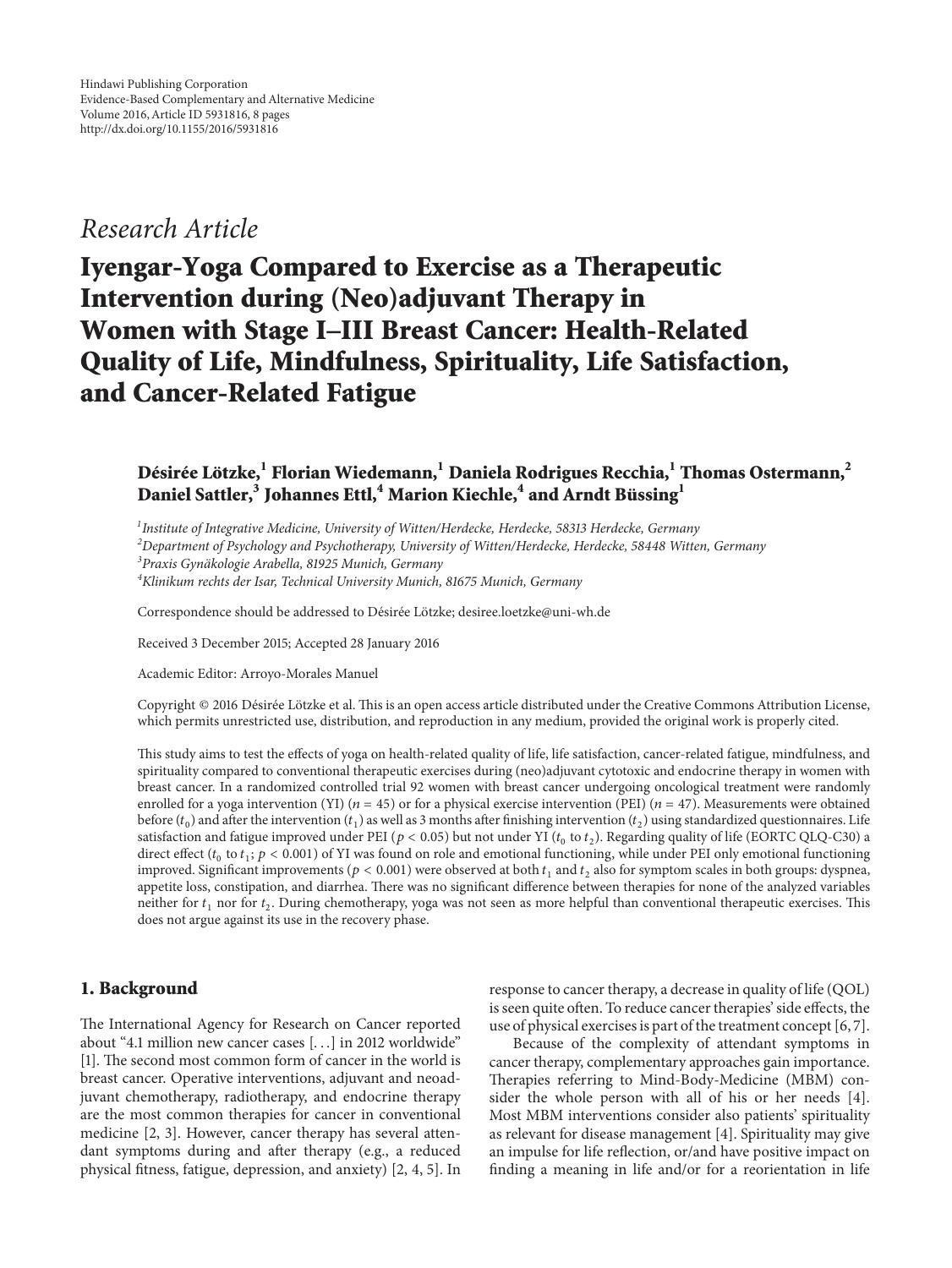[8, 9]. Yoga is among the most studied interventions of MBM and is assumed to "involve the union between mind, body, and spirit" (p. 2) [4]. The development of yoga began in the Indian culture [10]. Usually it is a combination of stretching exercises and various poses with a particular relevance of breathing and meditation [11].

The relevance of yoga in the scientific world was growing in the past years that is shown by the increase of scientific publications [10]. Previous research showed that yoga may have physiological as well as psychological effects for practitioners in a therapeutic context [11–13]. Different studies and systematic reviews confirm yoga's beneficial effects, for example, on fatigue, vigor, cortisol levels, emotional wellbeing, and QOL in breast cancer patients [14–19]. Yet, most studies were performed with cancer patients after their conventional anticancer treatment and compared yoga with passive control groups.

We thus aimed to test whether yoga has a more comprehensive effect on health-related QOL (HRQOL) issues, life satisfaction, cancer-related fatigue, mindfulness, and spirituality on patients with breast cancer during their therapy than conventional therapeutic exercises. This study uses an active control group to assess the unique contribution of yoga compared to other exercise interventions.

### **2. Methods**

*2.1. Patient Recruitment/Sample Size Calculation.* In this anonym prospective, randomized trial data of breast cancer patients undergoing oncological treatment at the moment of intervention were analyzed.

Preliminary results in patients with shorter than 12 months of yoga practice found an Inner Congruence with Practices (ICPH) score of 64.9±19.0 and 77.9±12.6 in patients with 1–5 years of practice. Based on a statistical power of  $1 - \beta = 0.8$ , a two-sided level of significance of  $\alpha = 0.05$ , a conservative approximation of a minimal relevant difference of  $\Delta_0$  = 10, and a pooled standard deviation of  $s = 16$ , a sample size of  $n_1 = n_2 = 42$  was obtained. With an assumed dropout rate of 20% a total sample size of  $n = 102$  (51 per group) seemed reasonable. Taking into account the short period of the intervention a sample size between  $n = 114$ and  $n = 120$  was finally considered as necessary to obtain the calculated sample size of 84 included patients.

After closing the database, 119 patients were included in the trial. Among them, 92 patients finished intervention so that their datasets were suited for statistical analysis. Patients were recruited from May 2011 to October 2014 in the Interdisciplinary Breast Center at the Klinikum rechts der Isar, Technical University of Munich ( $n = 102$ ), and in a gynecological practice at Praxis Gynäkologie Arabella, Munich  $(n = 17)$ .

Inclusion criteria were

- (i) woman with stage I–III breast cancer,
- (ii) undergoing cytotoxic (neo)adjuvant or endocrine adjuvant therapy,
- (iii) signed informed consent.

Exclusion criteria were

- (i) acute febrile or psychiatric diseases,
- (ii) regular practice of yoga or experience in practicing yoga.

Participants were randomized to one of the two intervention groups.

*2.2. Intervention.* Participants of the yoga intervention (YI) group received weekly a 60-minute session of regenerative Iyengar-Yoga over a period of 12 weeks at the intervention center "Yoga München GbR" in Munich. Iyengar-Yoga is a form of Hatha yoga developed by the Indian yoga teacher Iyengar (1980–2014). It refers to the traditional elements of yoga such as the positions (asanas) and breath control (pranayama) but is unique because of the use of "probs" (i.e., belts, blocks, ropes, and blankets) to help the practitioners to perform and keep the respective positions [20]. This makes it useful particularly for (weak) cancer patients as it uses in the beginning simple poses and thus minimizes exertions and decreases the risk of injury.

The comparison group received conventional physical exercise intervention (PEI) which consists of a 60-minute physical exercise session per week over a period of 12 weeks at the intervention center "Gesund. Reha rechts der Isar GmbH" in Munich.

Both groups were encouraged to perform home-based practices (YI and PEI) twice a week for 20 minutes supported by written instructions. All patients filled an exercise protocol for their own practice at home.

The study was approved in 2011 by the IRB of the Technical University of Munich (#3069/11).

*2.3. Outcome Measures.* Measurements were obtained before  $(t_0)$  and after the 12-week intervention period  $(t_1)$  as well as 3 months after finishing interventions  $(t<sub>2</sub>)$  using standardized questionnaires. In several cases, the intervention periods were longer as planned (due to cancer treatment regimens) and thus the 12 interventions refer to the respective individual time frame. Demographic information was obtained at baseline.

The following instruments were used.

*Health-Related Quality of Life.* To measure cancer patients' HRQOL, the cancer-specific EORTC QLQ-C30 (version 3.0) questionnaire was used. It consists of functional scales, symptom scales, a scale on the global health status, and single items according to cancer-related symptoms. Functional scales address physical functioning (i.e., strenuous activities, self-care, and long/short walk), role functioning (i.e., limited in work, limited in leisure), emotional functioning (i.e., depression, worry, tension, and irritability), cognitive functioning (i.e., concentration, memory trouble), and social functioning (i.e., family life, social activities). The symptom scales address nausea and vomiting, pain, dyspnea, sleep disturbance, appetite loss, constipation, diarrhea, and fatigue [21–23].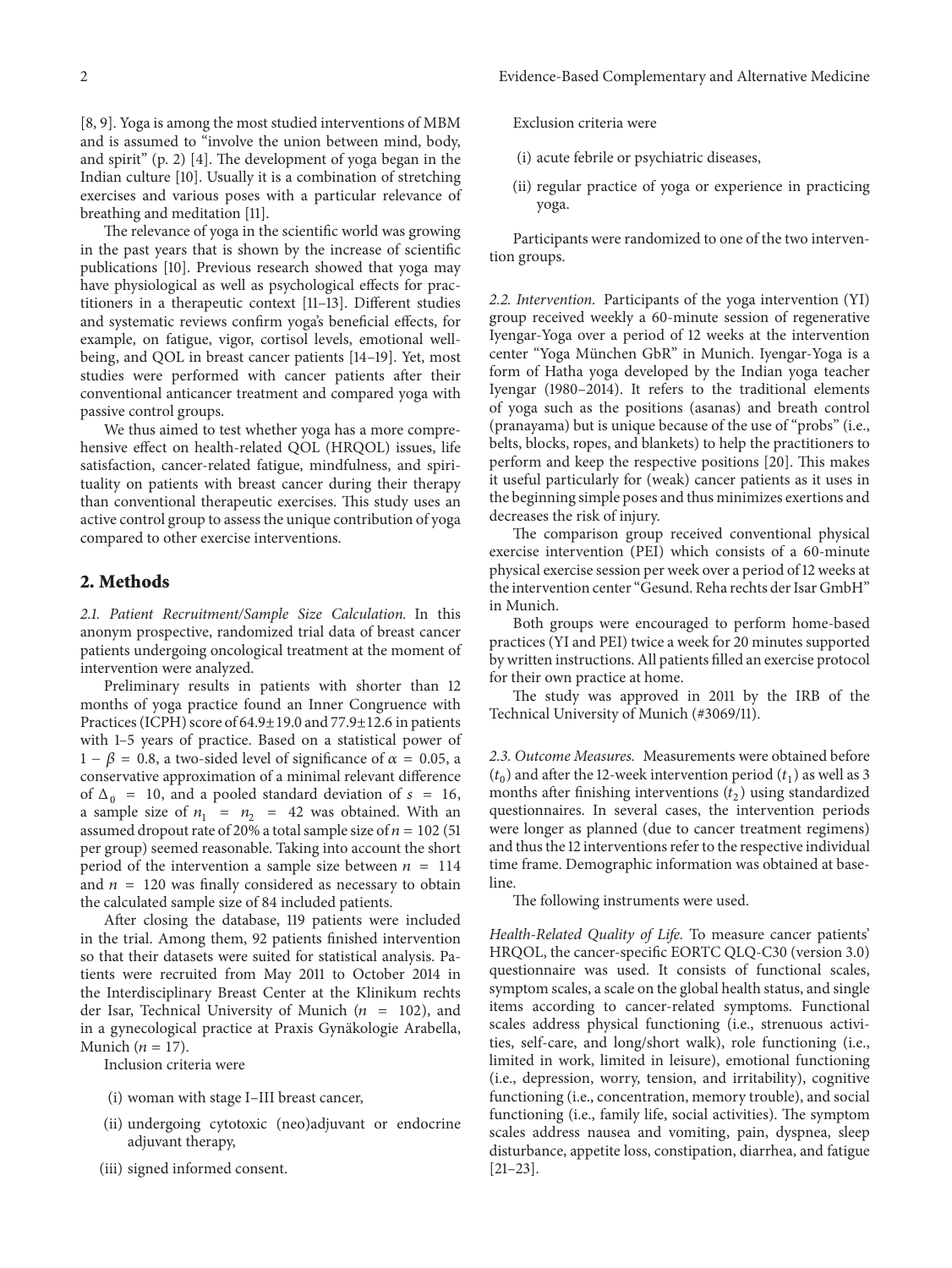It uses a four-point Likert scale except the scales physical and role functioningwith dichotomous response choices and the scale concerning the global health status/quality of life scale on a seven-point scale [22]. For an easier interpretation the scales are converted and range from 0 to 100 [22, 23]. The symptoms scales are originally formulated negatively, but in order to better interpret the scores within the course of time, they were inverted as suggested by the EORTC Guideline [24]. Only the symptoms "fatigue" and "nausea and vomiting" were not inverted and in this case the greater the score, the higher the symptom.

*Life Satisfaction.* To measure life satisfaction, the Brief Multidimensional Life Satisfaction Scale (BMLSS) was applied. It has good internal consistency (Cronbach's alpha = .87) [25] and uses eight items addressing intrinsic, social, external, and perspective dimensions and three additional items on the health situation, abilities to deal with daily life activities, and the treatment success. Participants responded on a sevenpoint scale from dissatisfaction to satisfaction [25]. The BMLSS scores were referred to a 100% level ("delighted").

*Fatigue.* Apart from EORTC QLQ-C30's fatigue symptom scale, we also used the 15-item Cancer Fatigue Scale (CFS-D) [26]. It has a very good reliability coefficient (alpha = .94) and differentiates three dimensions, that is, affective, cognitive, and physical fatigue [26].

The instrument uses a five-point Likert scale with a range from 0 (not at all) to 4 (extraordinary).

*Mindfulness.* To quantify mindfulness, we used the 14 item Freiburg Mindfulness Inventory (FMI) (Freiburger Achtsamkeits-Inventar) with good internal consistency (Cronbach's alpha = .86) [27]. Descriptive statements are, for example, "I am open to the experience of the present moment," "I sense my body, whether eating, cooking, cleaning, or talking," and "I see my mistakes and difficulties without judging them" [27]. The scales have one common factor and correlated strongly with a person's self-awareness. Nevertheless, it covers the topics of acceptance (related to the nonjudgmental acceptance of the situation) and presence (related to the experience of the moment and a cognitive reflection of all actions). Response categories are rarely, occasionally, fairly often, and almost always [27, 28].

*Spiritual Attitudes and Coping with Illness.* To investigate whether or not patients rely on spirituality as a resource to cope with illness, we used the SpREUK questionnaire [29]. In its 15-item version it differentiates*search* for support/access to spirituality/religiosity, *trust* in higher guidance/source, and *reflection*: positive interpretation of disease [30]. The search scales deal with patients' intention to find or have access to a spiritual/religious resource which may be beneficial to cope with illness and interest in spiritual/religious issues (insight and renewed interest). The trust scale is a measure of intrinsic religiosity dealing with patients' conviction to be connected with a higher source which carries through and to be sheltered and guided by this source, whatever may happen. The reflection (positive interpretation of disease) scale deals

attempts to change (i.e., reflecting on what is essential in life, hint to change life, chance for development, illness that has meaning, etc.). The internal consistency coefficients (Cronbach's alpha) of the three subscales range from .86 to .91 [30].

Items were scored on a five-point Likert scale ranging from disagreement to agreement.

#### *2.4. Statistical Analysis.* All data analyses were performed with SPSS 22.0.

To test whether the two groups differ at baseline in terms of the sociodemographic data and the outcomes of interest, Pearson's Chi<sup>2</sup> test was used for categorical variables and for continuous variables either the  $t$ -test for normal distributed data or the Mann-Whitney test for nonnormal distributed data, respectively.

To compare data during the course of time  $(t_0, t_1,$  and  $t_2)$ , the ANOVA for repeated measures was used when the data assumed normality. The nonparametric test of Friedman was used when no normality on the data was observed.

The nonparametrical test of Kruskal Wallis was used as a nonparametrical ANOVA. A nonparametrical measure of concordance between the time points was also reported to better understand the relationship between these measurements and also to not rely only on  $p$  values. Kendall's coefficient of concordance "W" gives the proportion of agreement in the ranking of responses between measurements. Here,  $W = 0$  means no agreement, indicating that ranks are completely random, whereas  $W = 1$  indicates complete consistency between measurements. Thus,  $W$  gives a scaled measure of the effect size of consistency in ranks between measurements  $[31]$ : higher *W* values indicate stronger concordance.

To handle missing data, the multiple imputation MI method was used [32]. Although the last observation carried forward (LOCF) method is often applied for clinical studies, the National Research Council advised in 2010 [33] not to use this method because it leads to biased estimates. In our study, almost 55% of the  $t_2$  data are missing, and therefore all statistical analyses were performed on an intention-to-treat basis.

The significance level considered in the analysis was 5%,  $\alpha$  = 0.05 when the data without repeated measures was used, and after a Bonferroni correction for repeated measures (using three time measurements) the significance level was set at  $\alpha = 0.017$ , when using only two time measurements  $\alpha = 0.025$ .

For this analysis, the main outcome variable was patients' HRQOL (EORTC QLQ-C30).

#### **3. Results**

Patients were randomized to either the YI ( $n = 45$ ) or the PEI group ( $n = 47$ ). Three patients dropped out at  $t_1$  and finally 54 patients at  $t_2$  (59%). Reasons could not be documented clearly. At  $t_1$ , we had data of 43 YI patients (2 dropouts) and 46 from PEI (1 dropout); at  $t_2$  we had data of 16 YI patients (29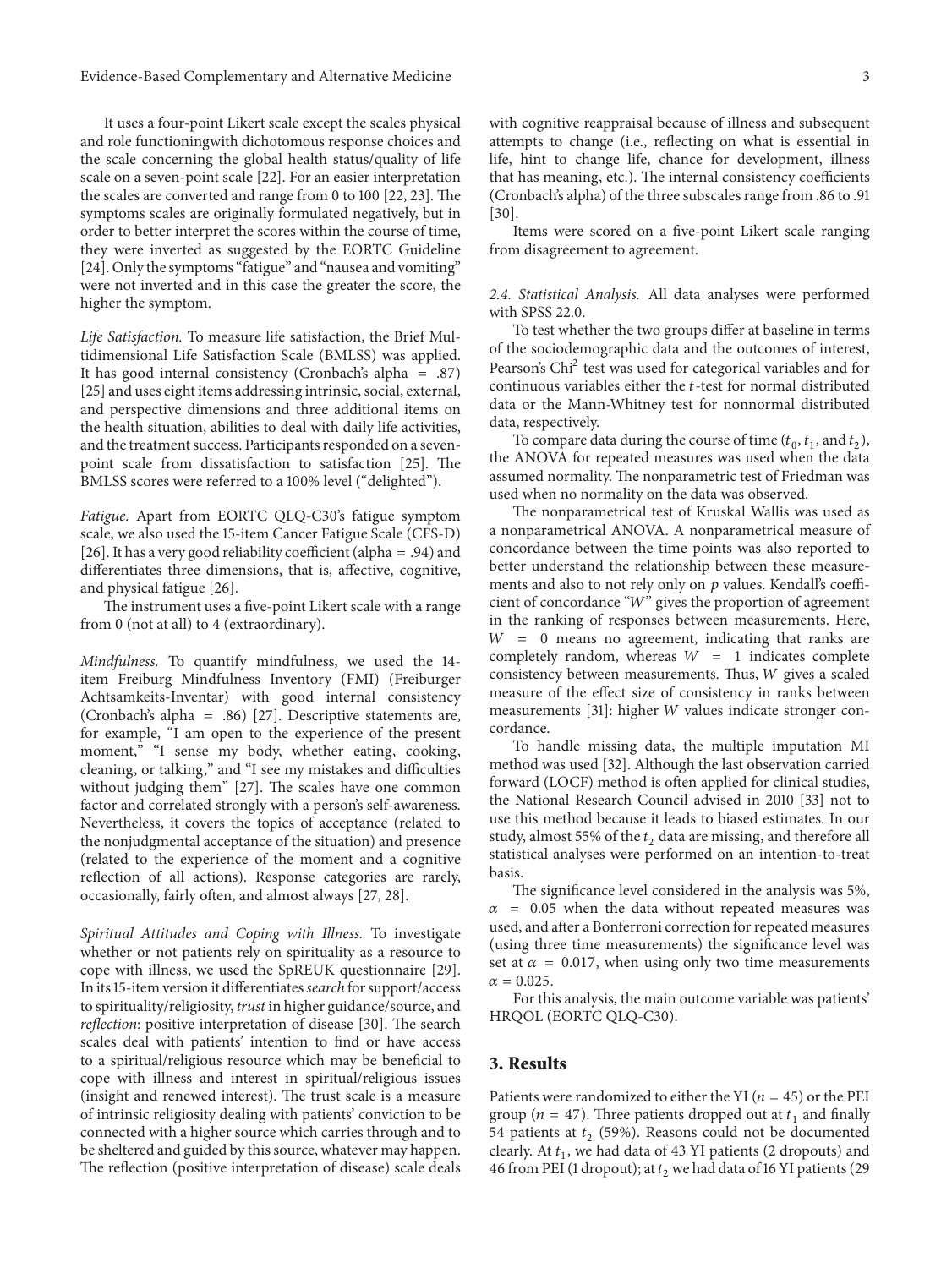| Variables                                       | YI                              | PEI                | $p$ value |
|-------------------------------------------------|---------------------------------|--------------------|-----------|
|                                                 |                                 | Frequency or means |           |
| Intervention                                    | 45                              | 47                 |           |
| Age                                             | $51.0 \pm 11.0$ $51.4 \pm 11.1$ |                    | 0.882     |
| Family status                                   |                                 |                    |           |
| Married                                         | 23                              | 29                 |           |
| Living with partner                             | 8                               | 8                  |           |
| Divorced                                        | 3                               | 3                  | 0.531     |
| Single                                          | 8                               | 3                  |           |
| Widowed                                         | 3                               | $\overline{c}$     |           |
| <b>Education</b> level                          |                                 |                    |           |
| Secondary (Hauptschule)                         | $\Omega$                        | 5                  |           |
| Junior high school (Realschule)                 | 14                              | 20                 | $0.049*$  |
| High school (gymnasium)                         | 24                              | 18                 |           |
| Other                                           | 6                               | 3                  |           |
| Therapy                                         |                                 |                    |           |
| Neoadjuvant chemotherapy                        | 7                               | 7                  |           |
| Adjuvant chemotherapy                           | 19                              | 29                 |           |
| Endocrine therapy                               | $\mathbf{1}$                    | 3                  |           |
| Radiation                                       | $\Omega$                        | 1                  | 0.120     |
| Endocrine therapy + radiation                   | 12                              | 3                  |           |
| Chemotherapy + radiation                        | $\overline{2}$                  | 2                  |           |
| Chemotherapy + radiation<br>+ endocrine therapy | 4                               | $\overline{c}$     |           |
|                                                 |                                 |                    |           |

Table 1: Sociodemographic data of enrolled patients with breast cancer (baseline data).

Table 2: Significant differences of outcome variables between both groups at baseline.

Variables *p* value<sup>∗</sup>

| Quality of life: EORTC's functional scales |       |
|--------------------------------------------|-------|
| Global health score                        | 0.917 |
| Physical functioning                       | 0.190 |
| Role functioning                           | 0.753 |
| <b>Emotional functioning</b>               | 0.060 |
| Cognitive functioning                      | 0.164 |
| Social functioning                         | 0.697 |
| Quality of life: EORTC's symptom scales    |       |
| Nausea and vomiting                        | 0.923 |
| Pain                                       | 0.721 |
| Dyspnea                                    | 0.347 |
| Sleep disturbance                          | 0.544 |
| Appetite loss                              | 0.360 |
| Constipation                               | 0.225 |
| Diarrhea                                   | 0.487 |
| Fatigue                                    | 0.434 |
| Other health-related variables             |       |
| Cancer-related fatigue (CFS-D)             | 0.141 |
| Life satisfaction (BMLSS)                  | 0.480 |
| Spirituality                               |       |
| Mindfulness (FMI)                          | 0.179 |
| Spiritual search (SpREUK)                  | 0.214 |
| Religious trust (SpREUK)                   | 0.811 |
| Reflection (SpREUK)                        | 0.903 |

<sup>∗</sup>Significant at a significance level of 5%.

dropouts) and 22 from PEI (25 dropouts). Thus, the missing data were imputed using Rubin's multiple imputation MI method.

*3.1. Baseline Data.* Sociodemographic data of enrolled patients at baseline are displayed in Table 1. A significant difference in the sociodemographic data between groups was found only for the educational level. There were no significant differences between groups for the outcome variables (Table 2). We were unable to get further data on tumor grading, receptor status, and so forth. However, the treatment schemata did not significantly differ between both groups, yet there were somewhat more patients with endocrine therapy in the PEI group and more with chemotherapy and radiation in the YI group.

#### *3.2. Direct Effects of Intervention*  $(t_0$  *to*  $t_1$ *)*

*3.2.1. EORTC's Functional Scales.* PEI patients significantly improved on emotional functioning ( $p < 0.001$ ,  $W = 0.296$ ), while YI patients improved on role functioning ( $p = 0.013$ ,  $W = 0.139$ ) and emotional functioning ( $p = 0.018$ ,  $W =$ 0.093). There was no significant difference between both groups regarding these scales (Table 3).

<sup>∗</sup>Significant at a significance level of 5%

 $(t$ -test for normal distributed variables was used for CFS-D, FMI, BMLSS, and EORTC's global health; all other variables were nonnormally distributed and thus the Mann-Whitney test was used).

*3.2.2. EORTC's Symptom Scales.* PEI patients improved significantly ( $p < 0.001$ ) on dyspnea ( $W = 0.277$ ), appetite loss ( $W = 0.539$ ), constipation ( $W = 0.594$ ), and diarrhea  $(W = 0.893)$ . Similarly, YI patients improved on dyspnea  $(W = 0.517)$ , appetite loss  $(W = 0.679)$ , constipation  $(W = 0.617)$ 0.888), and diarrhea ( $W = 0.909$ ), too. For "fatigue," "nausea and vomiting," "pain," and "sleep disturbance" there were no significant changes over time. There were no significant differences between both intervention groups.

*3.2.3. Life Satisfaction.* Life satisfaction did not improve in YI  $(p = 0.366, W = 0.018)$  or in PEI group  $(p = 0.366, W = 0.018)$ 0.017). Both did not differ significantly.

*3.2.4. Cancer-Related Fatigue.* Both interventions did not significantly improve CRF (YI's  $p = 0.763$ ,  $W = 0.066$ ; PEI's  $p = 0.180$ ,  $W = 0.038$ ). Both groups did not significantly differ.

*3.2.5. Spirituality and Mindfulness.* For patients in the YI group, neither search, trust, nor mindfulness improved significantly, while reflection did improve ( $p = 0.002$ ,  $W =$ 0.217). However, search ( $p = 0.009$ ,  $W = 0.143$ ) and trust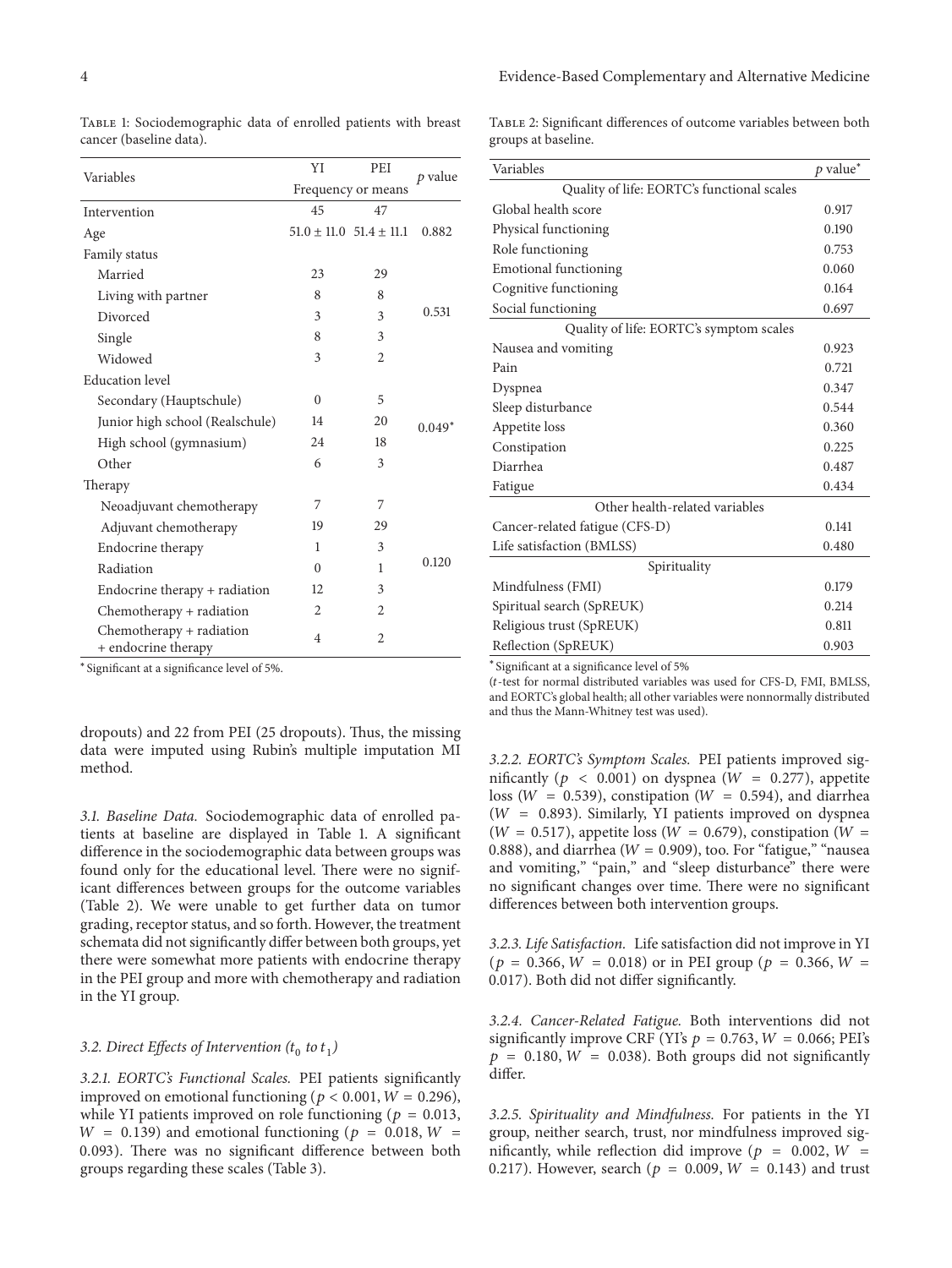|                                                        |                          |                                                                     | TABLE.<br>И             |                            |                                | 3: Mean values for variables per time measurement (ITT dataset). | PEI                    |                         |                |                 | YI versus PEI |       |
|--------------------------------------------------------|--------------------------|---------------------------------------------------------------------|-------------------------|----------------------------|--------------------------------|------------------------------------------------------------------|------------------------|-------------------------|----------------|-----------------|---------------|-------|
| Variables                                              | $t_{0}$                  |                                                                     | $t_2$                   | $p$ value                  | $p$ value                      | $t_{0}$                                                          |                        | $t_2$                   | $p$ value      | p value         | $t_1$         | $t_2$ |
|                                                        |                          | Mean values $(\pm SD)$                                              |                         | $t_{\rm 0}$ to $t_{\rm 1}$ | $t_0, t_1, t_2$                |                                                                  | Mean values $(\pm SD)$ |                         | $t_0$ to $t_1$ | $t_0, t_1, t_2$ | p value       |       |
|                                                        |                          |                                                                     |                         | Health-related             |                                | quality of life: EORTC's functional scales                       |                        |                         |                |                 |               |       |
| Global health                                          | 57.39 (±20.50)           | $60.37 (\pm 17.95)$                                                 | (13.05)<br>75.00 $(\pm$ | 0.862                      | < 0.0001                       | 56.91 (±22.40)                                                   | 58.33 (±21.13)         | 73.04 (±16.04)          | 0.739          | 0.0001          | 0.611         | 0.553 |
| functioning<br>Physical                                | $113.33 (\pm 14.87)$     | $113.33 \ (\pm 18.85)$                                              | $114.96 \ (\pm 12.72)$  | 0.182                      | 0.767                          | $108.00 (\pm 17.79)$                                             | $108.08 (\pm 21.66)$   | $112.34(\pm 13.96)$     | 0.612          | 0.170           | 0.258         | 0.309 |
| Role functioning                                       | 82.19 (±23.40)           | $90.00 (\pm 22.01)$                                                 | $104.81(\pm 19.98)$     | 0.013                      | < 0.0001                       | 79.62 (±29.27)                                                   | $90.42 (\pm 38.50)$    | $109.57 \ (\pm 21.63)$  | 0.106          | < 0.0001        | 0.625         | 0.161 |
| functioning<br>Emotional                               | $92.05 (\pm 23.07)$      | 94.25 (±22.24)                                                      | $103.51 (\pm 15.53)$    | 0.018                      | 0.018                          | $83.69 \ (\pm 25.02)$                                            | 85.17 (±26.42)         | 104.78 (±19.71)         | &0.0001        | < 0.0001        | 0.168         | 0.032 |
| functioning<br>Cognitive                               |                          | $108.91 \left( \pm 21.00 \right)$ $102.22 \left( \pm 21.78 \right)$ | $111.48 \ (\pm 17.70)$  | 0.144                      | 0.134                          | $100.72 (\pm 26.28)$                                             | $98.22 (\pm 28.28)$    | $106.02 (\pm 22.90)$    | 0.602          | 0.007           | 0.601         | 0.277 |
| Social functioning                                     | 89.77 (±26.46)           | 86.66 (±28.99)                                                      | $102.59 \ (\pm 17.02)$  | 0.739                      | 0.011                          | $91.67 (\pm 28.05)$                                              | $91.84 (\pm 32.20)$    | $105.31 (\pm 20.29)$    | 0.732          | 0.008           | 0.423         | 0.302 |
|                                                        |                          |                                                                     |                         |                            |                                | Health-related quality of life: EORTC's symptom scales/items     |                        |                         |                |                 |               |       |
| Fatigue <sup>**</sup>                                  | 15.90 (22.01)            | 18.51 $(\pm 26.90)$                                                 | $4.19 (\pm 17.12)$      | 0.732                      | 0.002                          | $20.53 (\pm 26.60)$                                              | $17.49 \ (\pm 30.71)$  | $2.36(\pm 19.09)$       | 0.612          | 0.001           | 0.906         | 0.408 |
| Nausea and<br>$\frac{1}{2}$                            | $-21.59 \ (\pm 18.53)$   | $-22.22 (\pm 17.76)$                                                | $-22.59$ ( $\pm$ 14.71) | 0.808                      | 0.924                          | $-20.21(\pm 23.55)$                                              | $-24.11 (\pm 18.32)$   | $-26.59$ ( $\pm$ 12.36) | 0.197          | 0.457           | 0.571         | 0.157 |
| Pain                                                   | $1.13 (\pm 29.28)$       | $2.96 \ (\pm 30.41)$                                                | $-4.81(\pm 20.90)$      | 0.853                      | 0.036                          | $-0.37(\pm 30.46)$                                               | $1.41 (\pm 33.48)$     | $-0.35$ ( $\pm 23.17$ ) | 0.433          | 0.795           | 0.684         | 0.347 |
| Dyspnea                                                | $-9.85$ ( $\pm 24.46$ )  | $34.07(\pm 28.85)$                                                  | $42.22 (\pm 25.02)$     | &0.0001                    | &0.0001                        | $-2.89 \ (\pm 30.49)$                                            | $32.62 \ (\pm 34.39)$  | $43.26 \ (\pm 29.41)$   | &0.0001        | < 0.0001        | 0.948         | 0.589 |
| Sleep disturbance                                      | $18.18 (\pm 29.16)$      | $22.96 \ (\pm 30.83)$                                               | $24.22 (\pm 32.87)$     | 0.480                      | 0.030                          | 14.18 (33.86)                                                    | $16.31 (\pm 33.95)$    | $29.07 (\pm 32.31)$     | 0.622          | 0.043           | 0.328         | 0.034 |
| Appetite loss                                          | $-14.39$ ( $\pm 29.11$ ) | $42.96(\pm31.48)$                                                   | 57.77 (±16.51)          | < 0.0001                   | < 0.0001                       | $-8.51 (\pm 32.20)$                                              | $47.51(\pm30.88)$      | $60.99 \ (\pm 12.66)$   | &0.0001        | 0.0001          | 0.369         | 0.359 |
| Constipation                                           | $-18.93 (\pm 20.83)$     | 54.07 (±22.79)                                                      | 57.03 (±15.27)          | &0.0001                    | < 0.0001                       | $-8.51 (\pm 32.20)$                                              | $48.93 \ (\pm 26.78)$  | 59.57 (±15.44)          | < 0.0001       | &0.0001         | 0.369         | 0.308 |
| Diarrhea                                               | $-21.21 (\pm 26.01)$     | $49.62 (\pm 26.22)$                                                 | 57.03 (±16.85)          | &0.0001                    | &0.0001                        | $25.36 (\pm 20.10)$                                              | $52.48(\pm 23.81)$     | 55.31 (±19.99)          | < 0.0001       | &0.0001         | 0.636         | 0.825 |
|                                                        |                          |                                                                     |                         |                            | Other health-related variables |                                                                  |                        |                         |                |                 |               |       |
| fatigue (CFS-D)<br>Cancer-related                      | $19.87 (\pm 10.09)$      | $21.04 (\pm 9.91)$                                                  | (6.05)<br>$17.60 \pm$   | 0.763                      | 0.052                          | $23.30 (\pm 10.51)$                                              | 24.32 (±10.63)         | 18.59 $(\pm 7.08)$      | 0.180          | 0.013           | 0.168         | 0.431 |
| Life satisfaction<br>(BMLSS)                           | $71.16 (\pm 16.62)$      | 72.79 (±15.74)                                                      | $77.63 \ (\pm 11.13)$   | 0.366                      | 0.029                          | 68.68 (±16.23)                                                   | $69.12 \ (\pm 13.83)$  | 77.18 $(\pm 9.52)$      | 0.366          | &0.0001         | 0.085         | 0.087 |
|                                                        |                          |                                                                     |                         |                            | Spirituality                   |                                                                  |                        |                         |                |                 |               |       |
| Mindfulness (FMI)                                      | $1.93 \ (\pm 0.50)$      | $1.96 \ (\pm 0.50)$                                                 | $1.98 \ (\pm 0.31)$     | 0.639                      | 0.364                          | $1.78 \ (\pm 0.47)$                                              | $1.80 (\pm 0.45)$      | $1.90 (\pm 0.28)$       | 0.881          | 0.214           | 0.041         | 0.034 |
| Spiritual search<br>(SpREUK)                           | $42.20 (\pm 28.66)$      | 45.33 (±26.57)                                                      | 8.37)<br>41.66 (1       | 0.250                      | 0.541                          | $34.68 (\pm 25.28)$                                              | $40.00 (\pm 28.85)$    | $40.10 (\pm 22.10)$     | 0.009          | 0.116           | 0.347         | 0.953 |
| Religious trust<br>(SpREUK)                            | $50.69 (\pm 25.78)$      | 54.22 (±23.95)                                                      | 19.49)<br>55.33 (±      | 0.040                      | 0.246                          | $51.81(\pm 34.45)$                                               | 55.42 (±33.61)         | 49.47 ( $\pm$ 26.52)    | 0.024          | 0.043           | 0.736         | 0.245 |
| (SpREUK)<br>Reflection                                 |                          | $62.90 \ (\pm 26.66)$ $66.22 \ (\pm 26.88)$                         | $62.33 \ (\pm 19.17)$   | 0.002                      | 0.055                          | 64.36 ( $\pm$ 22.08)                                             | 66.38 $(\pm 20.34)$    | 64.46 (±14.93)          | 0.150          | 0.514           | 0.539         | 0.574 |
| $\hspace{-0.1cm}^*$ * Higher scores = higher symptoms. |                          |                                                                     |                         |                            |                                |                                                                  |                        |                         |                |                 |               |       |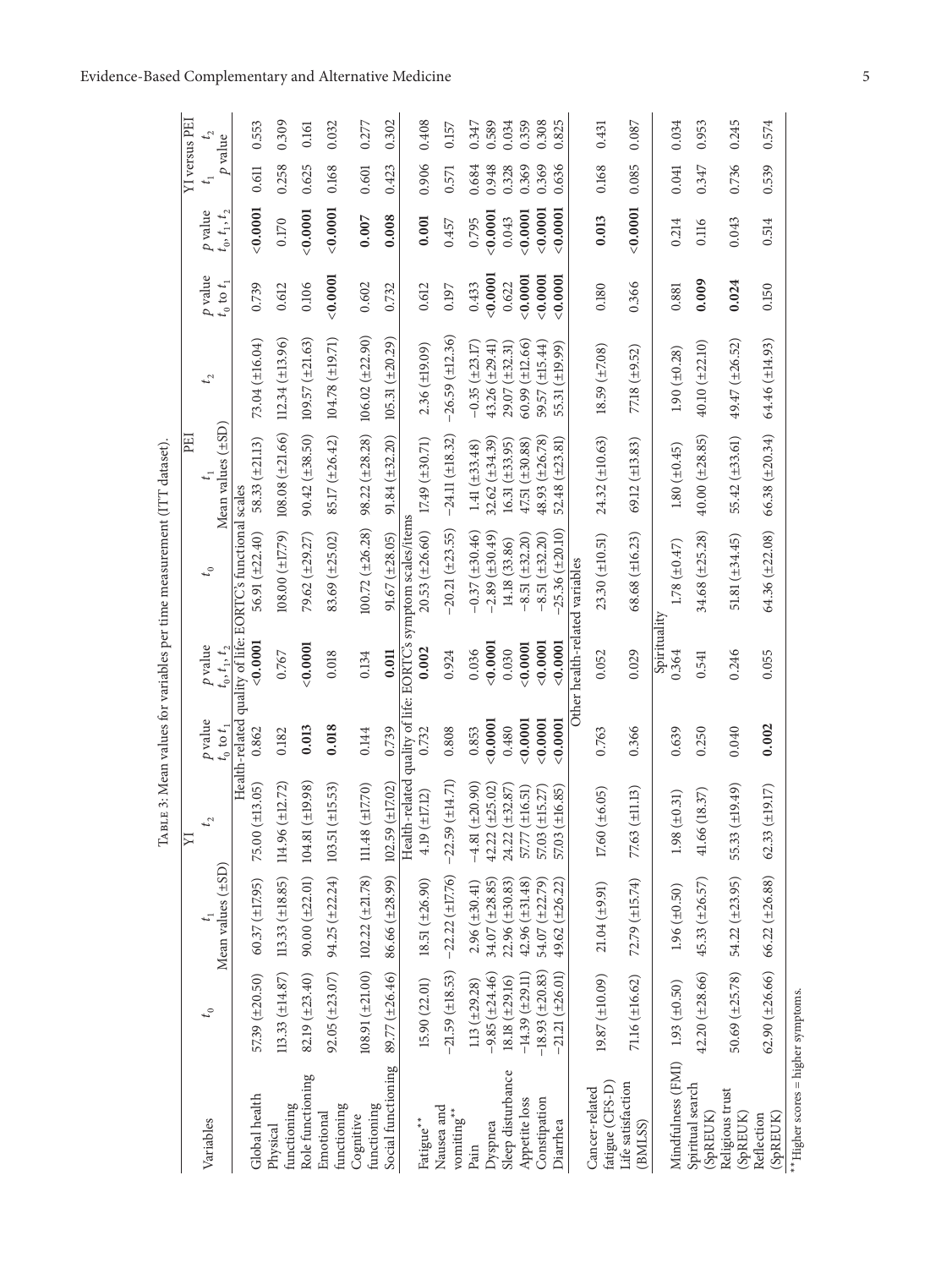$(p = 0.024, W = 0.109)$  significantly improved in PEI. Both groups did not significantly differ for these variables.

#### *3.3. End of Intervention*  $(t_0, t_1$  to  $t_2$ )

*3.3.1. EORTC's Functional Scales.* Statistically significant results were found for most functional scales of the EORTC which indicates the spontaneous recovery of patients' QOL after chemotherapy/radiation.

Patients of both groups improved significantly on global health, role, and social functioning. Yet, both groups did not significantly differ from each other for these variables (Table 3).

*3.3.2. EORTC's Symptom Scales.* YI and PEI patients improved on fatigue, dyspnea, appetite loss, constipation, and diarrhea. For "nausea and vomiting" and "pain" there were no significant changes over time. Both groups did not significantly differ.

*3.3.3. Life Satisfaction.* Life satisfaction was quite high at baseline for YI patients, and thus no statistical improvement was observed ( $p = 0.03$ ,  $W = 0.078$ ), while PEI patients did significantly improve ( $p < 0.001$ ,  $W = 0.165$ ). Yet, there were no significant differences between both interventions.

*3.3.4. Cancer-Related Fatigue.* For YI we observed only a remarkable trend ( $p = 0.052$ ,  $W = 0.066$ ), while in PEI group a significant improvement was found ( $p = 0.013$ ,  $W = 0.092$ ). There was no significant difference between both groups.

*3.3.5. Spirituality and Mindfulness.* There were no significant differences between interventions for the SpREUK subscales, but for mindfulness ( $p = 0.034$ ).

#### **4. Discussion**

This study aimed to test the effectiveness of yoga for women with stage I–III breast cancer during (neo)adjuvant cytotoxic and endocrine therapy on HRQOL, life satisfaction, cancerrelated fatigue, mindfulness, and spirituality compared to conventional physical exercise.

Analyzing both therapies first separately, we saw no significant differences between YI and PEI regarding life satisfaction, fatigue, and mindfulness for the first comparison  $(t_0 - t_1)$  or for the second comparison  $(t_0 - t_2)$ . Patients in PEI group showed improvements on life satisfaction and on cancer-related fatigue at the second follow–up assessment, but not directly after the intervention. In contrast to our findings, a number of studies reported significant reduction on fatigue after YI in women with breast cancer [14, 15, 34–36]. This might be explained by the fact that the effectiveness of yoga depends on the treatment status (patients within the treatment or cancer survivors) [20].

A possible mechanism by which yoga could have positive effects on different aspects of QOL might be its spiritual aspect [37]. In this study, a significant improvement on patients' ability to reflect their life concerns was found in the YI group, and, however, an increase on spiritual search and religious trust scores for PEI patients at  $t_1$ . Nevertheless, no significant differences between both therapies were found on these dimensions. A small number of previous studies assessed issues of spirituality after a YI in cancer patients. Moadel et al., for example, reported significant improvements on spiritual well-being after a 12-week YI in multiethnic breast cancer patients [38]. In contrast Danhauer et al. found no significant changes for spirituality after 10 weeks of yoga in ovarian or breast cancer patients [34]. Again, these differences might be mainly due to the differences in the phases of observation. Nevertheless, we have no rationale why particularly the patients in the PEI group showed changes in trust and search although these topics are not specifically addressed in the PEI group.

EORTC QLQ-C30's functioning scales significantly improved only on role and emotional functioning after YI and on emotional functioning in PEI group at  $t_1$ . On all other scales, no significant differences were found for the pre- and postmeasures. Comparing these interventions, no statistical difference could be found. Vadiraja et al. also assessed QOL using the EORTC QLQ-C30 questionnaire with focus on the functional scales in breast cancer patients undergoing adjuvant radiotherapy. In contrast to our findings they reported significant effects on emotional and cognitive functioning, but no effects on role functioning [37].

For the symptom scales of the EORTC QLQ-C30, dyspnea, appetite loss, constipation, and diarrhea, there were significant improvements over time for both therapies, at both  $t_1$  and  $t_2$ . This is in line with the results of Rao et al. who found reduced symptom distress in (breast) cancer patients after YI [39]. The most common symptoms from chemotherapy, "nausea and vomiting" and "pain," could not be improved in this study.

The present findings are in line with the results of previous research on QOL in breast cancer patients after YI which also found positive effects on this patient relevant outcome parameter [17, 18]. Levine and Balk summarized in their review on yoga and QOL in breast cancer patients that there are beneficial effects, for example, better coping with side effects, positive effects on emotional and cognitive functioning, reduced anxiety, and depression symptoms. However they emphasized that it remains unclear which mechanisms are responsible for its effectiveness and which components of yoga are the most important ones to increase QOL [40].

Because of the fact that cancer patients often perceive barriers to be physically active [41], it seems necessary to find attractive and effective supportive treatments in the therapy of breast cancer patients to improve HRQOL. In this study, positive results were found between the baseline assessment and the first follow-up assessment after 12 weeks of therapy for relevant outcome parameters; this indicates yoga as an effective intervention under specific conditions. However, the greatest improvements were found between  $t_1$  and  $t_2$  what is not surprising because most of the patients already have completed chemotherapy at that time. A certain proportion of improvements in QOL would thus be explained due to (spontaneous) recovery effects.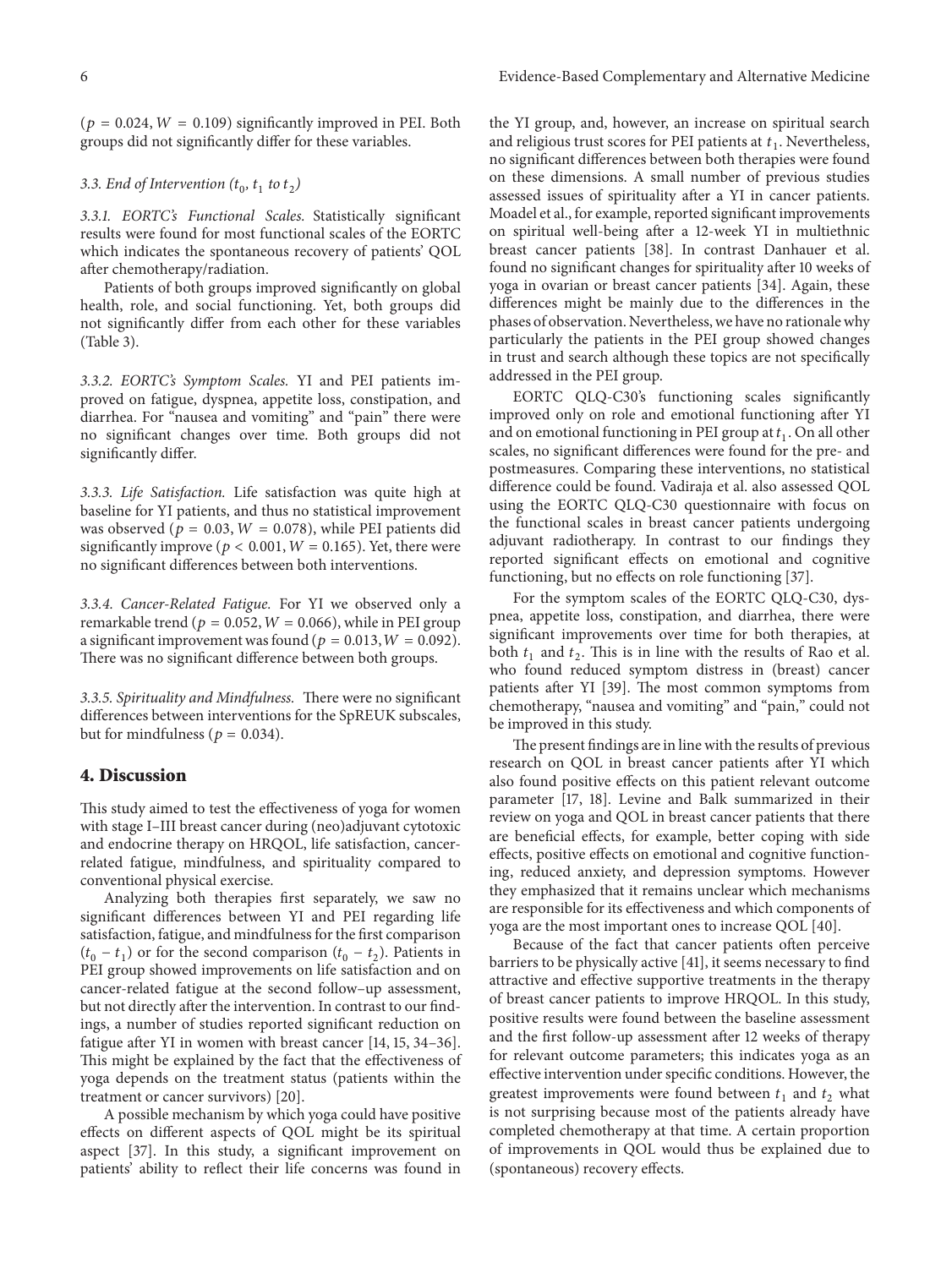We see a need for further research for more specific information on the effects of YI during chemotherapy. Stan et al. summarized that because of "the increasing interest in yoga for cancer survivors and medical institutions, it appears that yoga is establishing itself into the mainstream management and treatment of cancer survivors" (p. 11) [4]. But the authors point out that previous studies have to be interpreted with caution because of small sample sizes and study limitations [4]. This study is a further step to close existing research gaps in this area as it was applied during patients' chemotherapy phase instead of monitoring only the effects in their phases of convalescence.

To integrate yoga as supportive treatment during therapy in women with breast cancer, it will be necessary to spend more research activities on safety aspects [10]. A further challenge to integrate yoga in the therapeutic context and to improve the quality of interventions, standardized and improved curricula for yoga teachers are needed [10].

#### **5. Limitations**

Because of the high dropout rate between the first follow-up assessment and  $t_2$  and therefore the large number of imputed data pieces, the results on the basis of these data pieces have to be interpreted with caution.The high dropout rate may reflect a low acceptance for supportive interventions during cancer treatment. Possibly an additional intervention during cancer treatment is too exhausting for breast cancer patients.

Another limitation could be that patients did not participate consistently and the sample size was not large enough to compensate for the dropouts. The number of lessons varied from 5 to 12, and the lapse of time, in between the patients performed, varied from 6 weeks to 25 weeks. This variation was not considered in the analysis. Maybe in some cases the frequency of training was just too poor to produce observable effects. Hence further research should also focus on extent and frequency of YI to learn more about appropriate training designs for patients undergoing chemotherapy.

#### **6. Conclusion**

The findings indicate that yoga may have beneficial effects on QOL issues in women with stage I–III breast cancer during (neo)adjuvant cytotoxic and endocrine therapy. Patients' life satisfaction and cancer-related fatigue improved in both intervention groups, yet without significant between-group effects. Further studies on the specific effects of yoga during the phases of chemotherapy and radiotherapy are needed. So far, yoga is not better than conventional physical exercises. It might be that yoga styles and their components may vary in their effectiveness on outcomes in breast cancer patients. Thus, future research should therefore examine whether other styles create differing results.

## **Conflict of Interests**

The study was not financed by any organization; the authors did not receive financial support by organizations, companies, and so forth, which could have influenced the interpretation of data.

## **Authors' Contribution**

Désirée Lötzke performed the literature research and drafted the paper. Daniela Rodrigues Recchia conducted the statistical analysis and contributed to draft of the paper. Florian Wiedemann and Arndt Büssing initiated and oversaw the project and contributed to draft of the paper. Thomas Ostermann contributed to draft of the paper. Johannes Ettl, Daniel Sattler, and Marion Kiechle managed patient recruitment, oversaw the investigation, and contributed to draft of the paper. All authors read and approved the final paper.

#### **Acknowledgments**

The authors express their gratitude to the team of the Gynaecological Clinic rechts der Isar, Munich. They especially want to thank Kirsten Große-Lackmann, Andreja Pintac-Pisar, Mirjana Dalic, and Heide Ludwig from the Interdisciplinary Breast Center as well as the physicians of the Department of Cytotoxic Therapy for informing their patients. Thanks go to Daniel Sattler and Ludwig Attenberger from the Gynaecological Practice Arabella in Munich for providing their patients, to the Iyengar-Yoga-Studio iYoga in Munich and Michael Forbes for conducting the yoga sessions almost unsalaried, and to the team of Gesund. Reha rechts der Isar, especially Rick Goldmann and Oliver Tiska, for subsidizing and giving the physical exercise sessions.

## **References**

- [1] International Agency for Research on Cancer, *GLOBOCAN 2012: Estimated Cancer Incidence, Mortality and Prevalence Worldwide in 2012*, 2014, http://globocan.iarc.fr/Pages/fact sheets cancer.aspx.
- [2] J. Weis and U. Domann, "Interventionen in der Rehabilitation von Mammakarzinompatientinnen—Eine methodenkritische Übersicht zum Forschungsstand," Die Rehabilitation, vol. 45, no. 3, pp. 129–145, 2006.
- [3] Leitlinienprogramm Onkologie der AWMF, Deutschen Krebsgesellschaft e.V., and Deutschen Krebshilfe e.V., Interdisziplinäre S3-Leitlinie für die Diagnostik, Therapie und Nachsorge des Mammakarzinoms, 2012.
- [4] D. L. Stan, N. M. Collins, M. M. Olsen, I. Croghan, and S. Pruthi, "The evolution of mindfulness-based physical interventions in breast cancer survivors," *Evidence-Based Complementary and Alternative Medicine*, vol. 2012, Article ID 758641, 15 pages, 2012.
- [5] J. Weis and J. M. Giesler, "Rehabilitation for cancer patients," in *Psycho-Oncology*, U. Goerling, Ed., vol. 197 of *Recent Results in Cancer Research*, pp. 87–101, Springer, Berlin, Germany, 2014.
- [6] F. T. Baumann, W. Bloch, A. Weissen et al., "Physical activity in breast cancer patients during medical treatment and in the aftercare—a review," *Breast Care*, vol. 8, no. 5, pp. 330–334, 2013.
- [7] K. H. Schmitz, K. S. Courneya, C. Matthews et al., "American college of sports medicine roundtable on exercise guidelines for cancer survivors," *Medicine & Science in Sports & Exercise*, vol. 42, no. 7, pp. 1409–1426, 2010.
- [8] F. Bruns, D. Steinmann, and O. Micke, "Spiritualität in der onkologie," *Der Onkologe*, vol. 13, no. 6, pp. 490–498, 2007.
- [9] A. Büssing, T. Ostermann, and F. Matthiessen, "Adaptives coping und spiritualität als ressource bei krebspatienten," *Prävention*, vol. 31, no. 2, pp. 51-53, 2008.